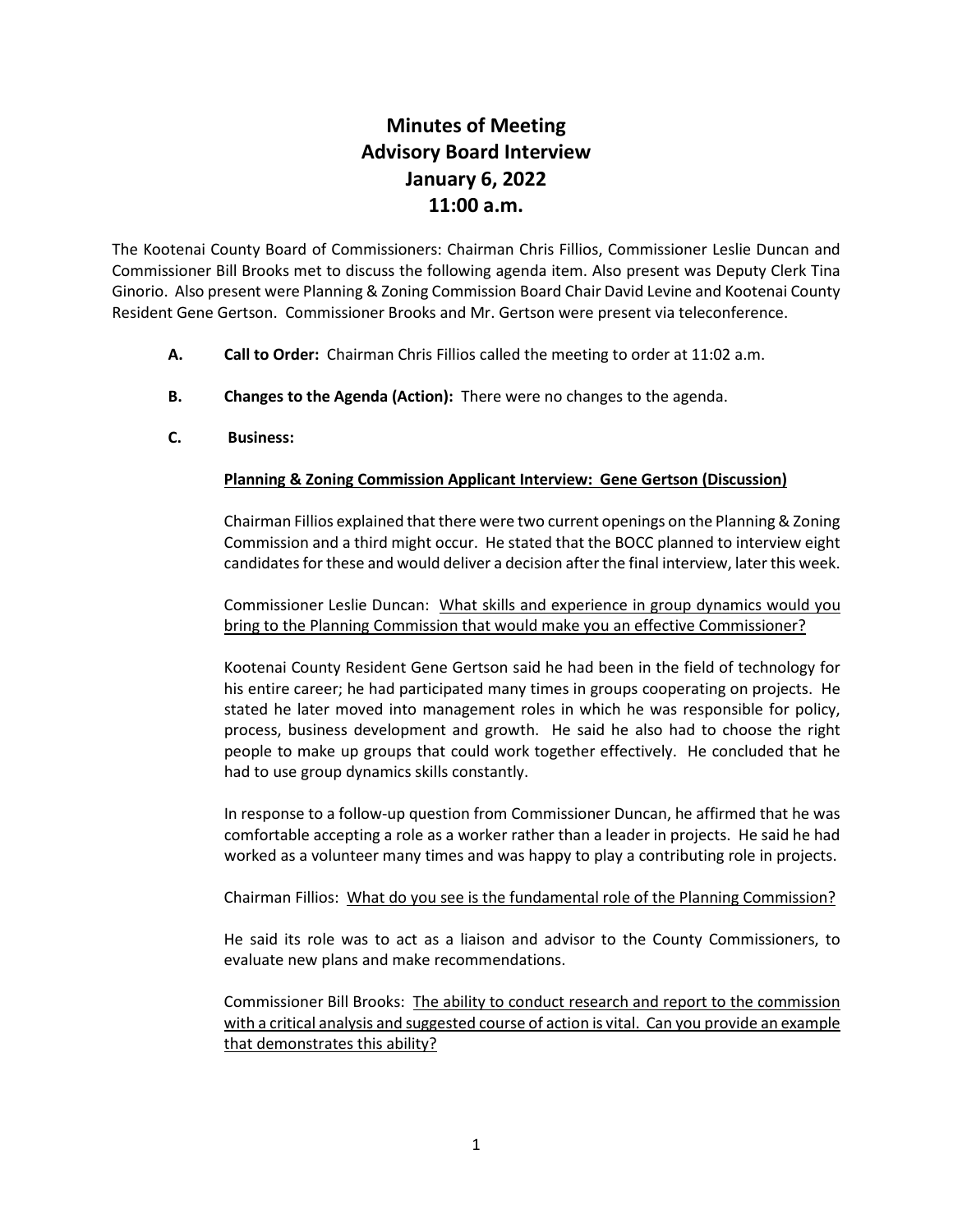Mr. Gertson replied that this was his primary role in his job: evaluate customer needs and develop a solution as part of a group. He said research and reporting on findings were the central portion of the problem solving process.

Commissioner Duncan: Planning Commissioners are obligated to represent the entire county rather than any particular geographic region or neighborhood area. Can you provide an example that demonstrates your ability to represent the welfare or well-being of the general public?

He remarked that the situation he was experiencing in relation to the Huetter Corridor was an example of this. He said he lived in the area that would be impacted by the project; a number of his neighbors opposed it but he felt it was in the interest of the community that it go forward.

Commissioner Duncan said that he would need to recuse himself when items involving the Huetter Corridor came before the Commission.

He said he had no problem with that.

Chairman Fillios: An effective Planning Commission requires members from all walks of life to ensure that the entire community is well represented. Would you share why you believe your background or experience would be a helpful addition to the Commission?

Mr. Gertson said most of the boards and committees that he had been part of had been made up of diversely talented people. He stated that finding the strength in each individual was key to effective function in any group and he tried to focus on this.

Commissioner Duncan: Effective Planning Commissioners have certain common traits such as the ability to: express oneself clearly and concisely in public; listen to opposing views and still keep a clear focus on where the real public interest lies (objectivity); keep an open mind to new issues; define what's really at issue on any matter; take the long view; and assemble information and use it to make meaningful recommendations. Can you give us an example of a useful trait you would bring to the Commission?

He remarked that he had practice in breaking down a project or an issue into its component parts to allow for comprehension and eventual solution. He added that he was a good listener, a concise communicator and accustomed to assembling documentation relevant to a project.

Commissioner Brooks: Why are you applying for the Planning & Zoning Commission?

Mr. Gertson said he had volunteered his time often in the past and felt he had valuable skills that he would like to use to benefit his community. He described the way he felt he would fit as part of the Commission.

Commissioner Duncan: What are the biggest issues Kootenai County is facing?

He replied that growth was the primary issue and explained his reasoning.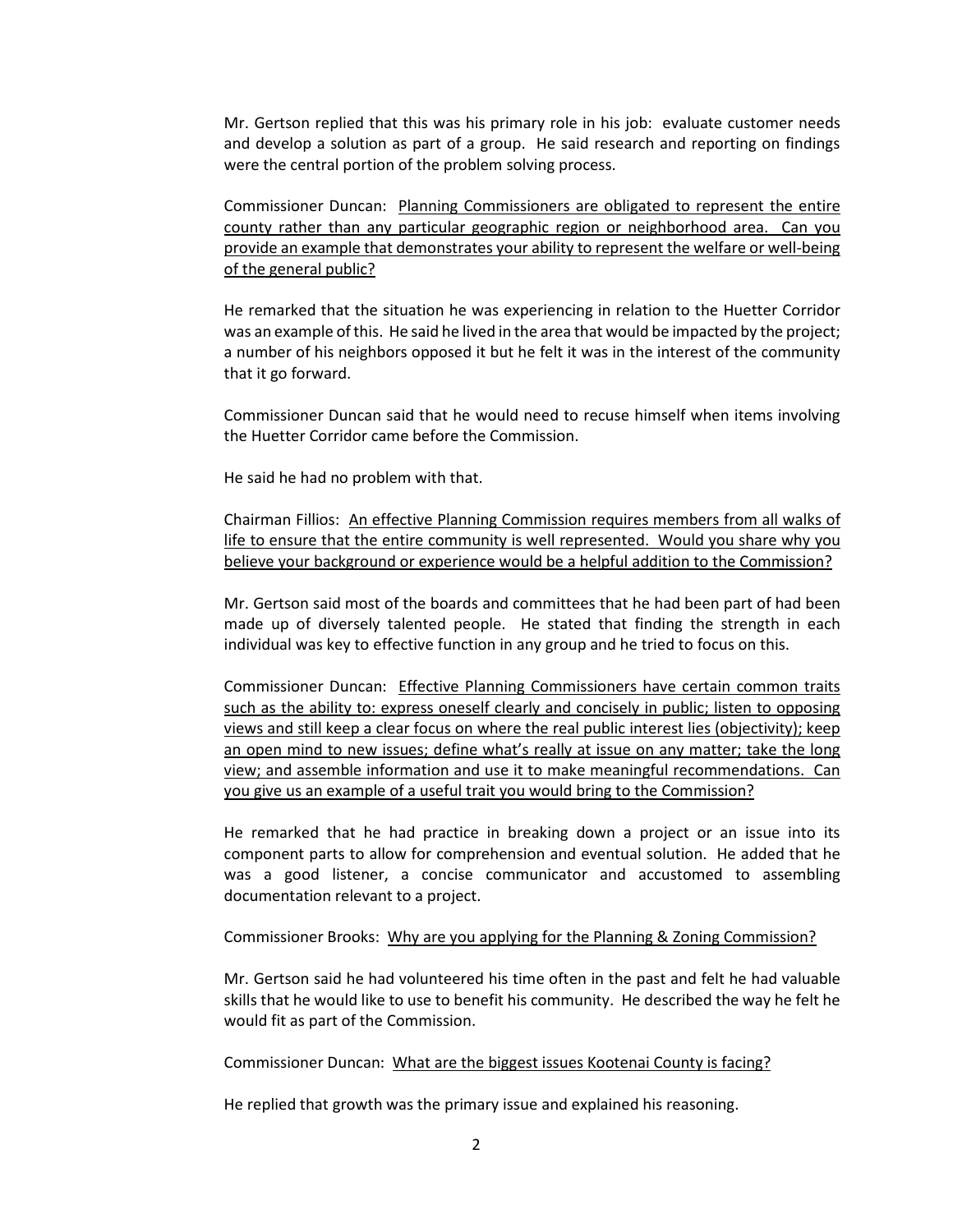Chairman Fillios: What are your thoughts regarding the balance between growth versus private property rights?

Mr. Gertson stated he believed in property rights but that if one chose to live in a very popular community, one would need to make certain concessions in the interests of the community. He referred again to his response to the Huetter Bypass in his residential area. He stated that, if one lived in certain areas, one had to assume some level of change would come, due to necessary improvements in infrastructure.

Commissioner Brooks: What are your thoughts on the time it currently takes for building permits to be approved? It used to be two to three weeks; now it is about 3 months.

He said he had heard about this issue from many sources and understood both the complaint and the cause. He acknowledged that when there had been a large increase in demand for permits and only a certain number of staff members in the County to process them. He concluded that, if a person were to apply for a permit during a period of heavy growth, slower permit approval should be expected.

Commissioner Duncan: Would you consider limiting the number of building permits issued?

Mr. Gertson replied that he did not know enough about the facts to offer an opinion.

Chairman Fillios: What are your thoughts regarding preservation of open spaces in the community?

He said he was an advocate for this, for public greenspace, parks and recreational areas. He explained that he felt there needed to be a comprehensive approach to it across the whole County.

Bill Brooks: Have you heard of Agenda 2021/2030?

Mr. Gertson indicated that he had heard of it, but did not know the details.

Chairman Fillios asked if Mr. Gertson had any questions for them.

Mr. Gertson asked when a decision would be made on the applicants.

Chairman Fillios informed him that it would be made this afternoon, after the final interview was completed.

Planning & Zoning Commission Chair David Levine asked whether Mr. Gertson was confident that he would have enough time to devote to the group, since he was still employed.

Mr. Gertson stated that he had a very flexible schedule and thought there would be no problem.